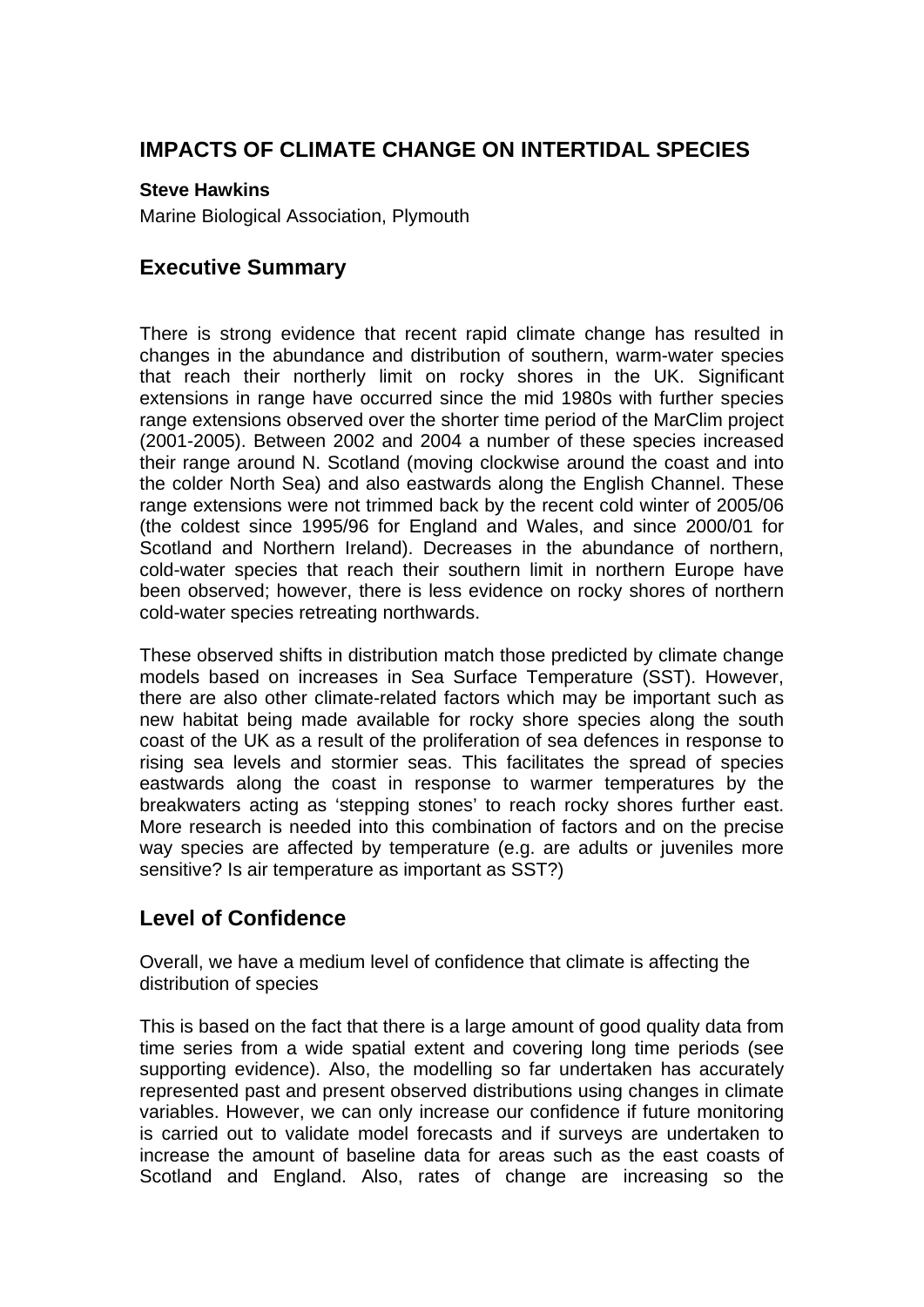observations need to be more frequent to take this into account, and reversals may occur in the future due to cold winters. Further investigation is also required into the mechanisms influencing species distribution and abundance and influence of factors other than temperature, such as artificial structures.

### **Key sources of Information**

The source for this information is the Marine Biodiversity and Climate Change Project (MarClim) which ran between 2001 and 2005 and is now being continued under the umbrella of the MECN (MECN 2006). All reports and papers, including those containing details of the MarClim model outputs, are available at<http://www.mba.ac.uk/marclim/marclim.php?sec=pub> (MarClim undated a).

Information on the recent cold winter was provided by the Met Office and a summary can be found at

<http://www.metoffice.com/corporate/pressoffice/2006/pr20060303b.html> (Met Office 2006).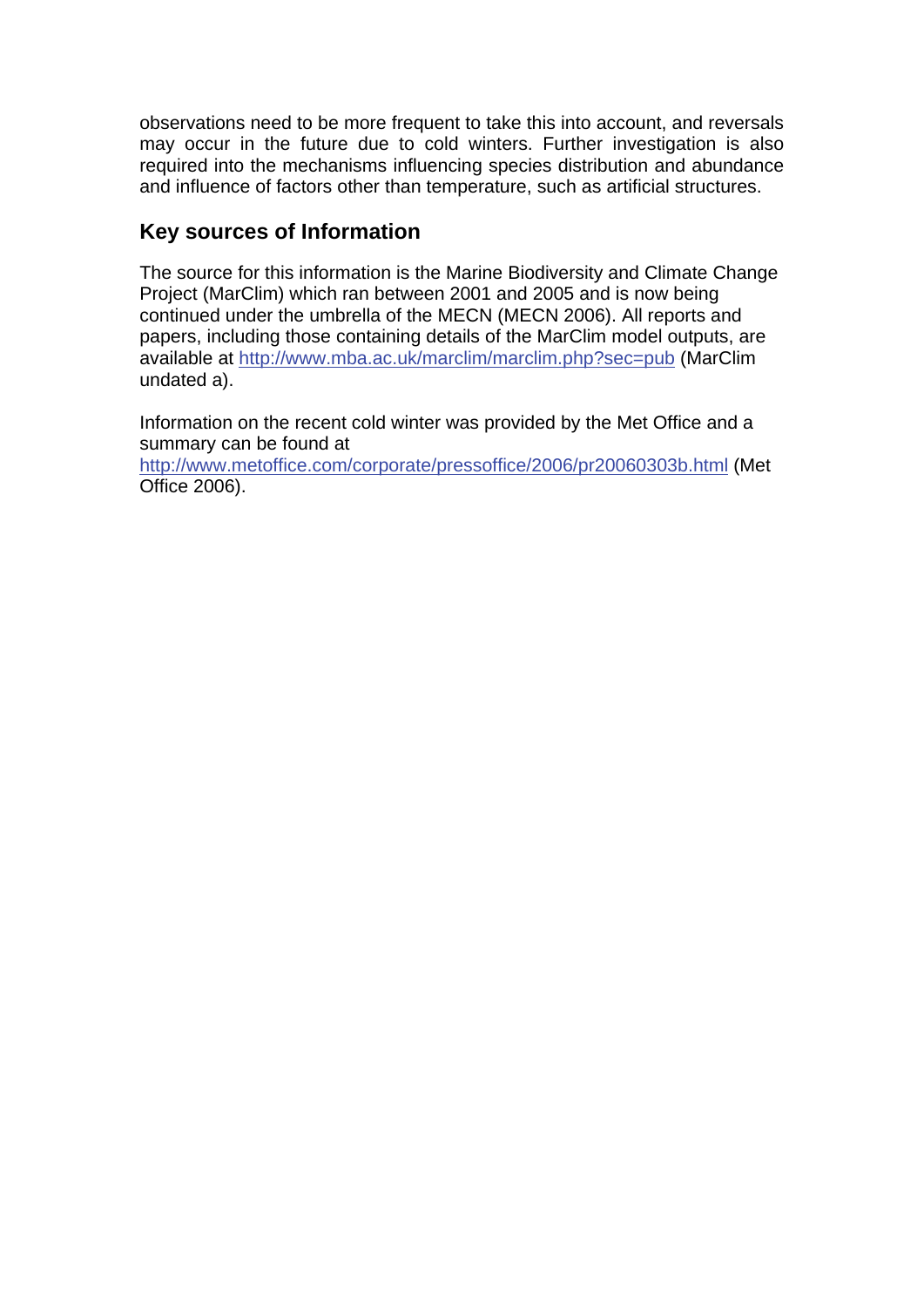# **Supporting Evidence**

A number of species living on the coastline of the United Kingdom are either warm-water species with their northern limits in the UK or cold-water species with their southern limit in the UK and Northern Europe. These species can, therefore, be used as indicators of climate change by studying their distribution and abundance in response to changes in temperature. Rocky shore species are particularly useful as climate indicators as rocky shores are readily accessible, most species are sedentary or sessile (i.e. do not or cannot move around) and they can be easily sampled in a non-destructive way. There are also numerous long-term datasets available (see table 1), particularly those collected by the Marine Biological Association from the late 1940s onwards. With this in mind the Marine Biodiversity and Climate Change project (MarClim) was instigated in 2001 to undertake broad-scale resurveys around the whole of the UK to compare distributions with those previously recorded. Surveys were continued until the end of the project in 2005 and funding is being sought to continue surveys of climate indicator species in key areas. The final project report (from which most of the information below is taken) was published in 2005 (Mieszkowska *et al.,* 2005).

| Geographic          | <b>Original collector</b>                       | Data archived                                                                                  | Data      |
|---------------------|-------------------------------------------------|------------------------------------------------------------------------------------------------|-----------|
| distribution        |                                                 |                                                                                                | Range     |
| UK, France &        | A.J. Southward                                  | (1) Quantitative barnacles,                                                                    | 1950-1987 |
| Portugal            | D.J. Crisp                                      | limpets & trochids; semi-                                                                      | 1947-1967 |
|                     | S.J. Hawkins                                    | quantitative broadscale<br>surveys                                                             | 1980-2006 |
| UK, N. France       | <b>Rocky Shore</b><br><b>Surveillance Group</b> |                                                                                                | 1964-1987 |
|                     | (J.R. Lewis et al)                              | (2) Trochids                                                                                   |           |
| Southern<br>England | R. Herbert                                      |                                                                                                | 1987-2006 |
| Shetland            | <b>Shetland Oil</b><br>Terminal Advisory        | (3) Quantitative barnacles &<br>trochids; semi-quantitative<br>broadscale surveys              | 1978-2005 |
|                     | Group                                           |                                                                                                |           |
| UK, Ireland &       | MarClim Project                                 | (4) Broadscale and<br>transects                                                                | 2001-2005 |
| France              |                                                 |                                                                                                |           |
|                     |                                                 | (5) Quantitative barnacles,<br>limpets & trochids; semi-<br>quantitative broadscale<br>surveys |           |

Table 1. Rocky Shore datasets utilised by the MarClim project (Source: MECN workshop report (Burrows *et al.,* 2006)).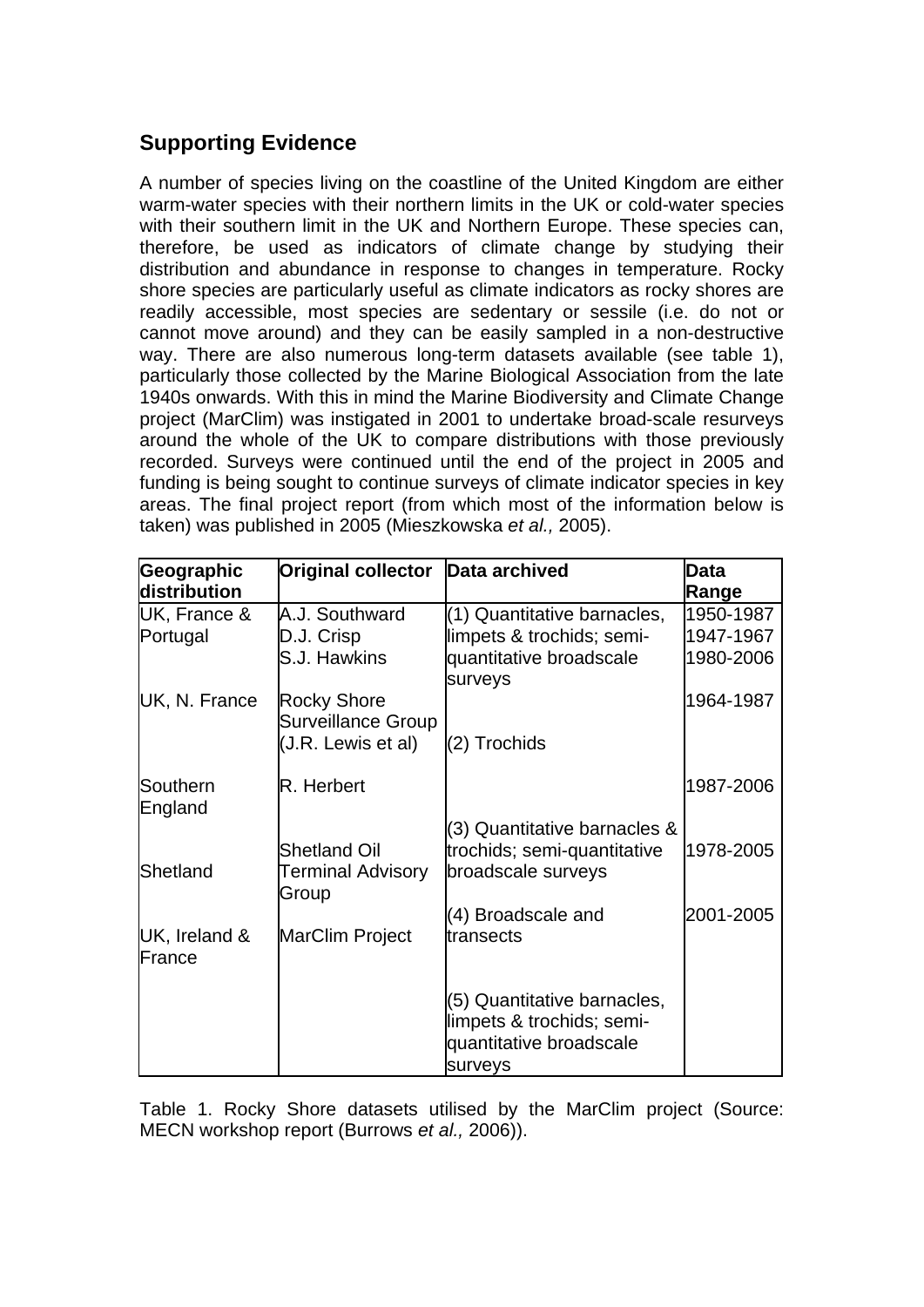The data shown in table 1 was used to a) develop and test hypotheses on the impact of climatic change on marine biodiversity in Britain and Ireland, and b) forecast future marine community changes on the basis of the Met Office's Hadley Centre climate change models and the United Kingdom Climate Impacts Partnership's climate change scenarios (the broad range of species known or thought likely to be temperature sensitive were covered).

Specifically, the MarClim project investigated the following predictions on the current and future responses of intertidal rocky shore fauna and flora to changes in environmental temperature regimes in Britain:

(1) Northern species will retreat northwards and their abundance will decline; such changes are likely be driven by a reduction in reproductive output and/or decreased juvenile or adult survival during hotter summer periods.

(2) Southern species will expand their range northwards and their abundance will increase. The mechanisms underlying these responses are likely to be an increase in reproductive output and/or juvenile survival during warmer summer periods and milder winters. The extent to which range extensions can occur will also be dependent on length of larval life stages and presence of rocky shores or artificial substrate beyond existing range edges enabling [hydrographic barriers](http://www.mccip.org.uk/arc/glossary.htm) to be breached via 'stepping stones'.

(3) Biological interactions including competition, facilitation and predation will modulate the responses of southern and northern species with implications for community structure and ecosystem functioning. For example in barnacles, the northern species (*Semibalanus balanoides*) is competitively superior and the southern species are released from competition by recruitment failure associated with warm springs.

(4) Changes will be greater than in the last warm period in the 1950s prior to the cold winter of 1962/63.

The period for which ecological information exists spans the relatively warm 1950s, the severe winter of 1962/63 and a cool period from the 1970s to the mid 1980s. Experiments investigating the effects of warming on species reproduction and recruitment of the lusitanian topshells *Osilinus (Monodonta) lineatus* and *Gibbula umbilicalis* have been undertaken to investigate the mechanisms influencing these species increase in range and abundance (Mieszkowska *et al.,* 2006). In parallel, models were constructed on interactions between northern and southern indicator species, focussing on barnacles and validated by comparisons with long-term time series. Models were also constructed to predict past and current distributions of indicator species and validated against MarClim archived and contemporary data.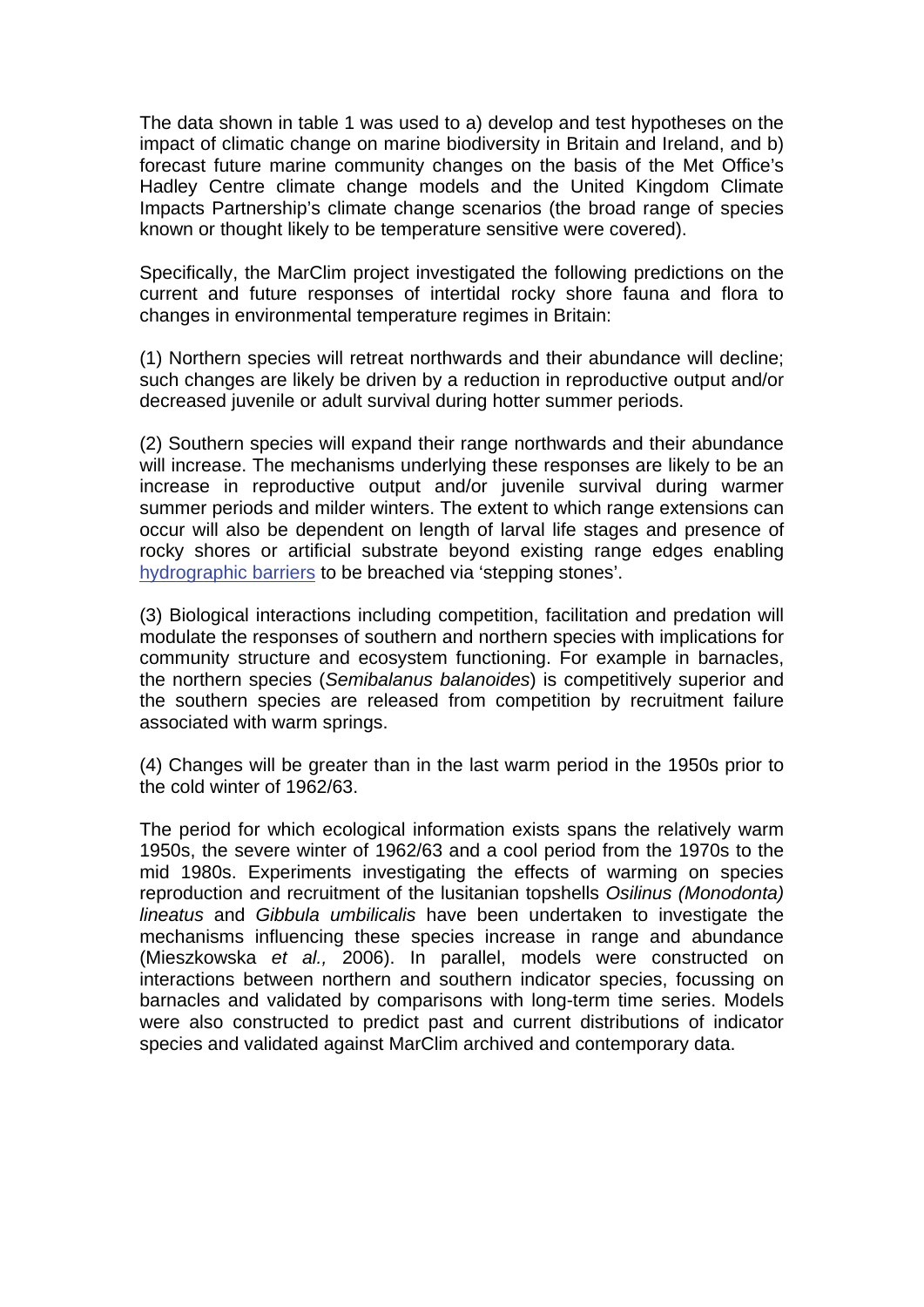The main findings of the project were:

- Range extensions have occurred at the northern limits of the geographical distributions of typically southern, warm water species *Osilinus lineatus* (toothed topshell), *Gibbula umbilicalis* (flat topshell), *Chthamalus montagui* (Montagu's stellate barnacle), *Chthamalus stellatus* (Poli's stellate barnacle) and *Balanus perforatus* (acorn barnacle) since the mid-1980s in Wales, Northern Ireland and Scotland, including greater penetration around the north of Scotland into the colder North Sea
- Eastward range extensions of the southern species *Osilinus lineatus* (toothed topshell), *Gibbula umbilicalis* (flat topshell), *Patella ulyssiponensis* (china limpet), *Patella depressa* (black-footed limpet), *Melarhaphe neritoides* (small periwinkle), *Actinia fragacea* (strawberry anemone) and *Balanus perforatus* (acorn barnacle) have also occurred since the mid-1980s into the colder eastern English Channel beyond previous [biogeographic boundaries.](http://www.mccip.org.uk/arc/glossary.htm)
- The northern species *Alaria esculenta* (dabberlocks) and *Tectura testudinalis* (common tortoiseshell limpet) have shown small retractions in their southern distributional limits and declines in abundance at populations close to these range edges, but the rate of recession is not as fast as the rate of advancement in southern species.
- Synchronous increases in abundance have been recorded in populations of southern topshells throughout Britain and northern France since the mid-1980s. These increases are an order of magnitude greater than the inter-annual variation detected, increasing the confidence that these are observations of decadal-scale change rather than the result of anomalous years, providing support to the theory that these increases in abundance are climate-related. These are driven by better and more consistent recruitment.
- Annual reproductive cycles of the southern/lusitanian trochids are commencing earlier in response to milder winters and warmer springs, coupled with increased survival of newly settled recruits exposed to milder, shorter winters on the shore.
- The annual reproductive cycles of the southern/lusitanian limpet *Patella depressa* are starting earlier and lasting longer in south-west Britain. In contrast, less than 20% of the population of the northern/boreal limpet, *Patella vulgata*, reached gonad development stages at which spawning can occur on some shores in south-west Britain in 2004/2005.
- Fluctuations of the northern barnacle *Semibalanus balanoides* and the southern *Chthamalus spp*. have been related to climate change using historical data collected by Southward and advanced statistical methods. These show that there is a direct negative effect of warm springs on survival of *Semibalanus balanoides* which, via release from competition, has an indirect positive effect on *Chthamalus*. These data have been used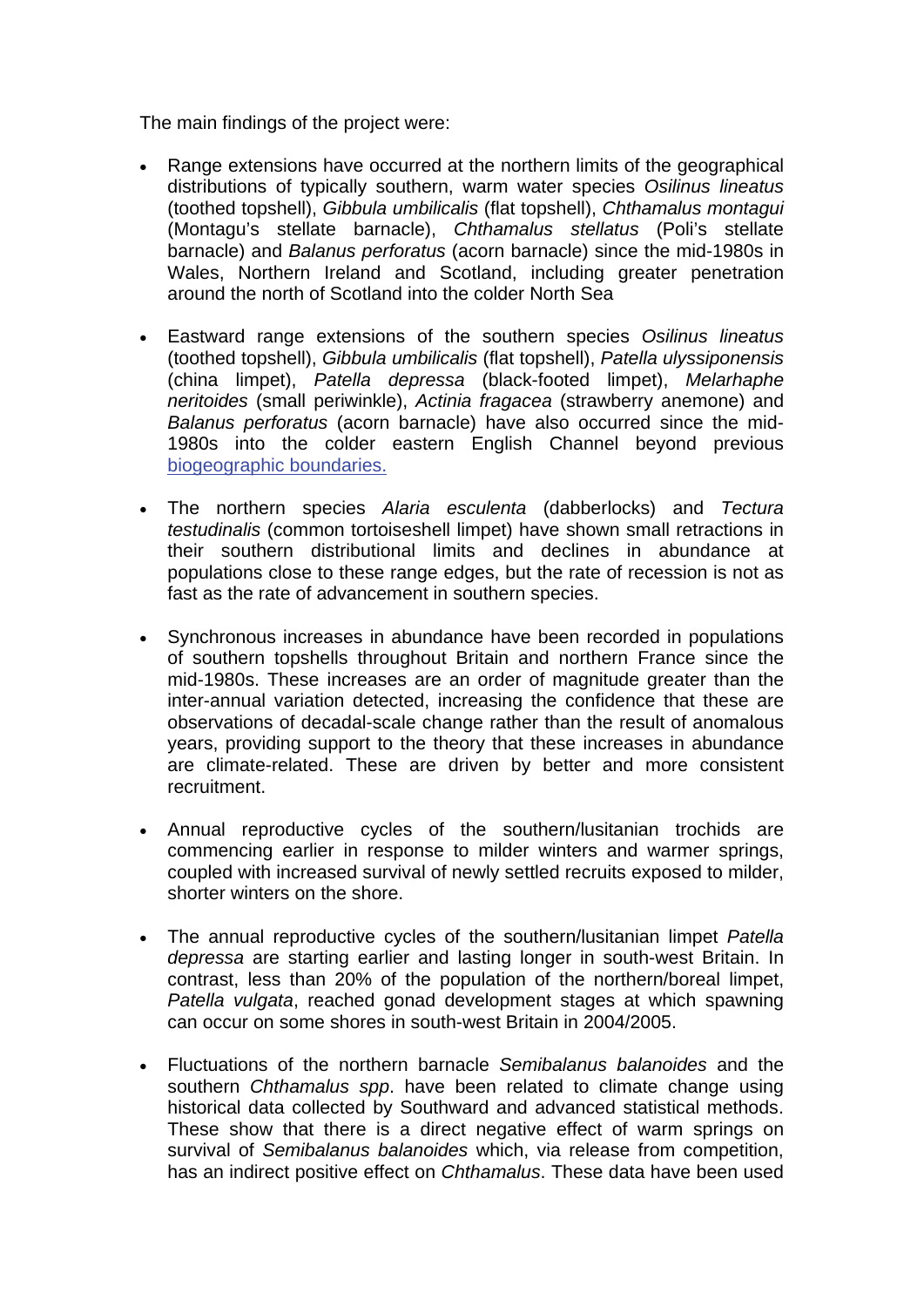for hindcast and forecast modelling using UKCIP climate scenarios. In particular these models have been able to incorporate characteristics such as species mortality, larval supply and competitive interactions to create more biologically realistic predictions of species responses to climate change.

• Models using the extensive broadscale resurvey data have been created for all MarClim indicator species to predict changes in their abundance and distribution in response to wave action and sea surface temperature regimes forecast by UKCIP (MarClim undated b).

Surveys of the distribution of a number of species were carried out after the recent cold winter of 2005/06 (the coldest since 1995/96 for England and Wales, since 2000/01 for Scotland and Northern Ireland) as part of a NERC urgency grant. It was found that the range extensions previously observed were not trimmed back by this event, with the possible exception of reduced abundance of *Anemonia viridis*.

It is important to note that many of the exact mechanisms by which species respond to climate are still under investigation (Mieszkowska *et al.,* 2006) although an initial assessment by the MarClim project is that (Mieszkowska *et al.,* 2005):

- It is likely that the northward range extensions observed in North Wales and those along the north coast of Scotland down into the North Sea have occurred in response to climatic warming increasing reproductive effort and juvenile survival success allowing these species to establish on suitable habitats.
- The increased abundance of some southern species, such as trochids, limpets and barnacles, is likely to have been the result of the earlier commencement (and in some cases prolongment) of annual reproductive cycles in response to warmer springs, coupled with increased survival of newly settled recruits exposed to milder, shorter winters on the shore. These species may also be out-competing northern equivalents as climatic conditions become more suitable for their survival and less suitable for species with cold water affinities.

There are also other factors identified by MarClim which may also have an influence on species range extensions:

It is likely that range extensions along the eastern English Channel have occurred due to a combination of the proliferation of artificial sea defences along this coast, providing suitable habitat where none was previously present, and greater recruitment success of southern species in response to climatic warming. Hydrographic barriers at Portland Bill, the Isle of Wight and Selsey Bill seem to have been breached.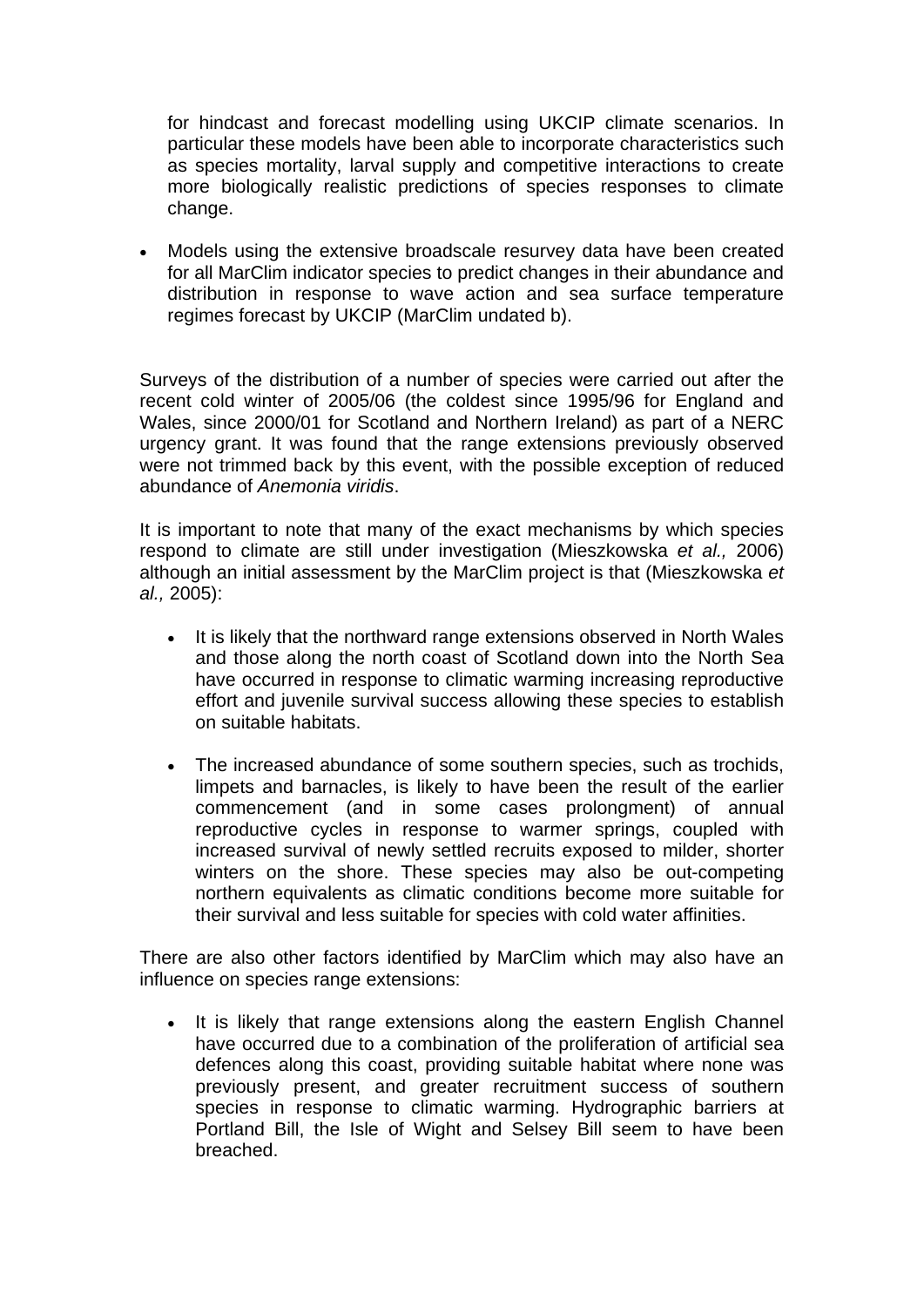This is potentially an important additional factor contributing to the spread of certain species and will require further investigation.

**Please acknowledge this document as: Hawkins, S. (2006). Impacts of Climate Change on Intertidal Species** *in* **Marine Climate Change Impacts Annual Report Card 2006 (Eds. Buckley, P.J, Dye, S.R. and Baxter, J.M), Online Summary Reports, MCCIP, Lowestoft, [www.mccip.org.uk](http://www.mccip.org.uk/)**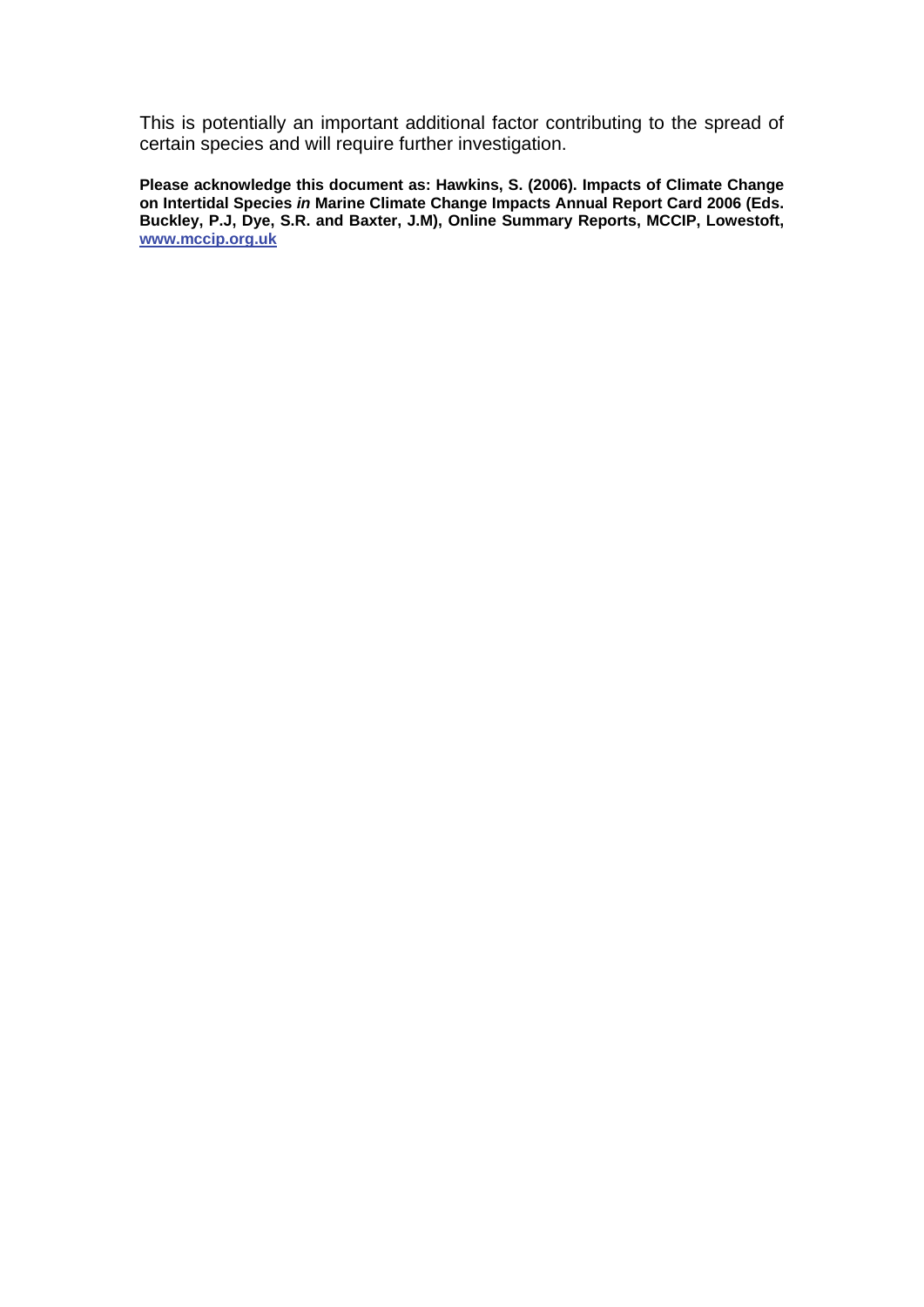#### **References**

- Burrows, M.T., Hawkins, S.J., Southward, A.J., Kendall, M.A., Thompson, R.C. & O'Riordan, R. (2006). Rocky Shore datasets – Marine Biodiversity and Climate Change Project (Marclim) in: Frost, M. T, Jefferson, R. & Hawkins, S. J. (Editors). (2006).The evaluation of time series: their scientific value and contribution to policy needs. Report prepared by the Marine Environmental Change Network (MECN) for the Department for Environment, Food and Rural Affairs (DEFRA). Marine Biological Association, Plymouth. Contract CDEP 84/5/311. *Marine Biological Association of the United Kingdom Occasional Publications* No. **22**.
- MarClim (undated a). Marine Biodiversity and Climate Change. Publications. Available at [http://www.mba.ac.uk/marclim/marclim.php?sec=pub.](http://www.mba.ac.uk/marclim/marclim.php?sec=pub) Last accessed 31 August 2006.
- MarClim (undated b). Marine Biodiversity and Climate Change. About MarClim. Available at [http://www.mba.ac.uk/marclim/.](http://www.mba.ac.uk/marclim/) Last accessed 31 August 2006.
- Mieszkowska, N., Leaper, R., Moore, P., Kendall, M. A., Burrows, M. T., Lear, D., Poloczanska, E., Hiscock, K., Moschella, P. S., Thompson, R. C., Herbert, R. J., Laffoley, D., Baxter, J., Southward, A. J. & Hawkins, S. J. (2005) Marine Biodiversity and Climate Change Assessing and Predicting the Influence of Climatic Change Using Intertidal Rocky Shore Biota. Final Report for United Kingdom Funders. *Marine Biological Association Occasional Publications* No. **20**.
- Mieszkowska, N., Kendall, M. A., Hawkins, S. J., Leaper, R., Williamson, P., Hardman-Mountford, N. J. & Southward, A. J. (2006). Changes in the range of some common rocky shore species in Britain - a response to climate change? *Hydrobiologia*. **555**: 241-251.
- MECN (2006). Marine Environmental Change Network. Available at [http://www.mba.ac.uk/MECN/.](http://www.mba.ac.uk/MECN/) Last accessed 31 August 2006.
- Met Office (2006). News Release: Winter Weather Summary. Available at <http://www.metoffice.com/corporate/pressoffice/2006/pr20060303b.html>. Last accessed 31 August 2006.

#### **Other Information sources**

- Helmuth, B., Mieszkowska, N., Moore, P. & Hawkins, S. (2006). Living on the Edge of Two Changing Worlds: Forecasting the Responses to Climate Change of Rocky Intertidal Ecosystems. *Annual Review of Ecology, Evolution, & Systematics* **37**.
- Herbert, R.J.H., Hawkins, S.J., Sheader, M. & Southward, A.J. (2003). Range extension and reproduction of the barnacle *Balanus perforatus* in the